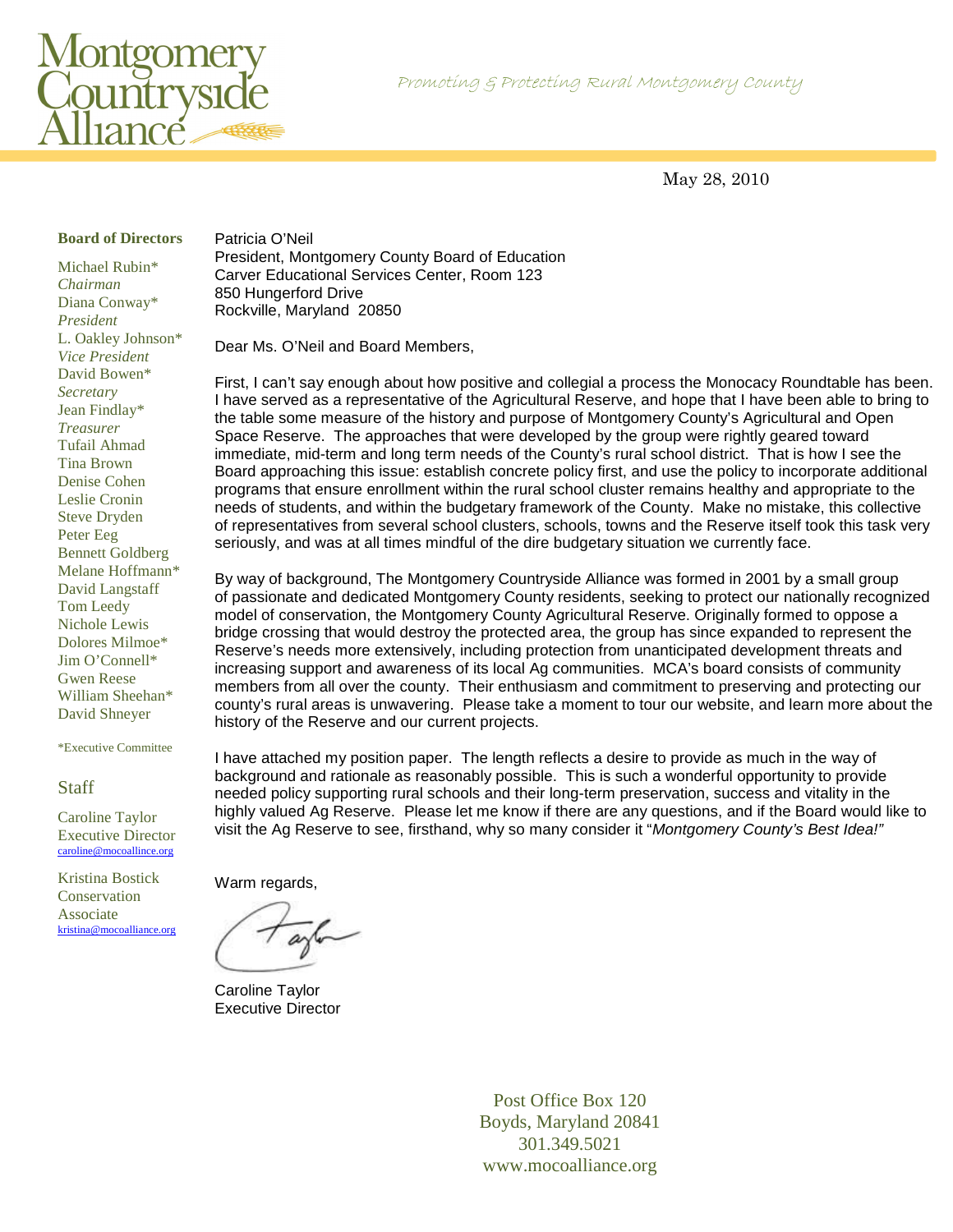

# **Monocacy Roundtable Position Paper**

**Submitted by Caroline Taylor Montgomery County's Agricultural Reserve May, 2010** 

## **Introduction:**

 When the Superintendant's proposal to close Monocacy Elementary School first hit the airwaves most residents in the County's Agricultural Reserve were not alarmed, including me. Our initially calm response stemmed from tangible experience of the County's commitment to the Ag Reserve, and its community schools, demonstrated in the mid-1990s. At that time developers were seeking land for large scale projects outside Poolesville, and proposed annexing hundreds of acres of farmland and forest into the Town, effectively removing them from the protection of the Rural Density Transfer (RDT) zone. The developers' central argument, which they still trumpet today, was that unless more subdivisions are built and population is increased the County will close our rural schools.

The farming community and civic leaders, recognizing that the threat of losing our rural schools would begin a process that would unravel the preservation of the Ag Reserve, went to the County Council and Executive with their concerns. Both assured the community that our rural schools were never meant to be held to the same enrollment standards as elsewhere in the County. Armed with this crucial promise, the annexation was defeated and the land remains in active farming and preserved forest. However, this important pledge was never committed to official policy.

Now, in the Reserve's  $30<sup>th</sup>$  anniversary year, we have an opportunity to put stated policy to paper, and to apply it. This approach, labeled "option 0", emerged from the roundtable group as the unanimously preferred first step, or foundation, in a process aimed at ensuring that Montgomery County's rural schools thrive and continue to provide high caliber education, serving as critical support for the communities located wholly within the boundaries of the Ag Reserve. This position paper provides the supporting background and rationale for this written policy, and for supplemental programs (MC BOE "approaches" – see Conclusion) that will keep enrollment numbers healthy within a formally established, rural school policy framework.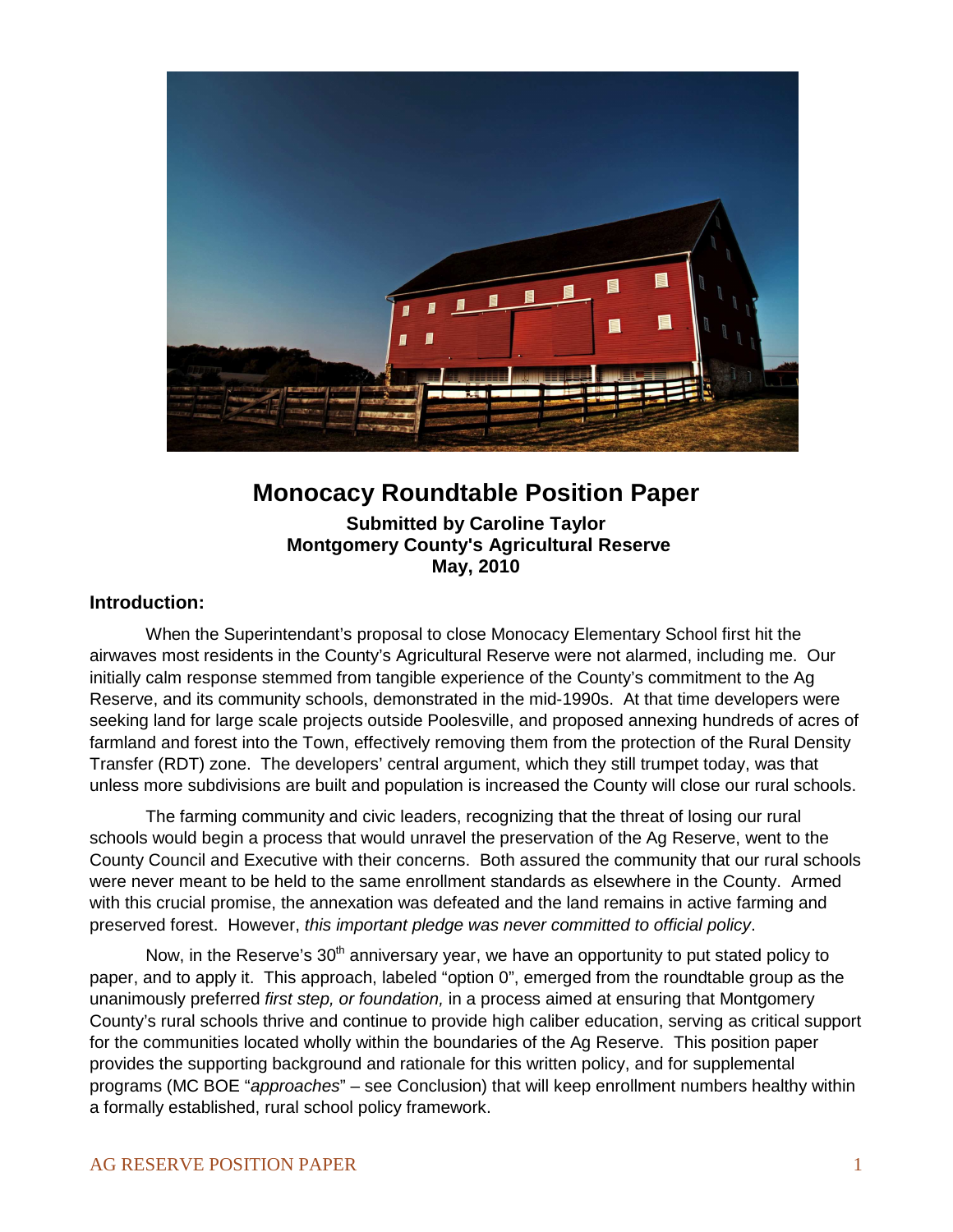## **History:**

- Created in 1981 by the County Council, the nationally-recognized Agricultural Reserve encompasses one-third of Montgomery County, and was set aside under special zoning rules created with the intention of preserving agriculture. Covering more than 93,000 acres, about 70,000 acres of which are west of I-270, with 23,000 more on the east side. Development within its boundaries is limited to 1 home per 25 acres.
- Almost 30,000 acres of parkland anchor the Reserve's open space, but the Reserve's true purpose is to preserve agriculture in the County. The designation of large areas of parkland within the Reserve further suppressed the potential for future development.
- About 12,000 acres of open land have been perpetually preserved for agriculture and resource conservation through private conservation easements and sale of development rights to private land trusts, Montgomery County and the State of Maryland.



# **A Place With Purpose!**

## **The County's Master Plan for the Preservation of Farmland and Open Space provides ample rationale for policies that support continued preservation, including:**

## • **Locally, sustainably grown food**

American Farmland Trust's latest statistics are sobering: **The Nation is 13 million acres short of farmland needed to produce food for its citizens!** The good news here in Montgomery County is that table crop production is on the rise. Young families are establishing diverse farm operations that are being supported by the County's Office of Economic Development. Today fruits, vegetables, dairy, wine, wool and more are available to area residents at pick-your-own farms and orchards, as well as restaurants, grocery stores and farm markets in nearby cities and suburbs. MCA is working with USDA to facilitate increased livestock production in the Reserve.

### • **Environmental Protection**

The Ag Reserve serves as a "green lung" that cools and cleans the air while protecting our drinking water and the threatened Chesapeake Bay watershed. The land also supplies critical habitat for mammals, birds, trees and other wildlife.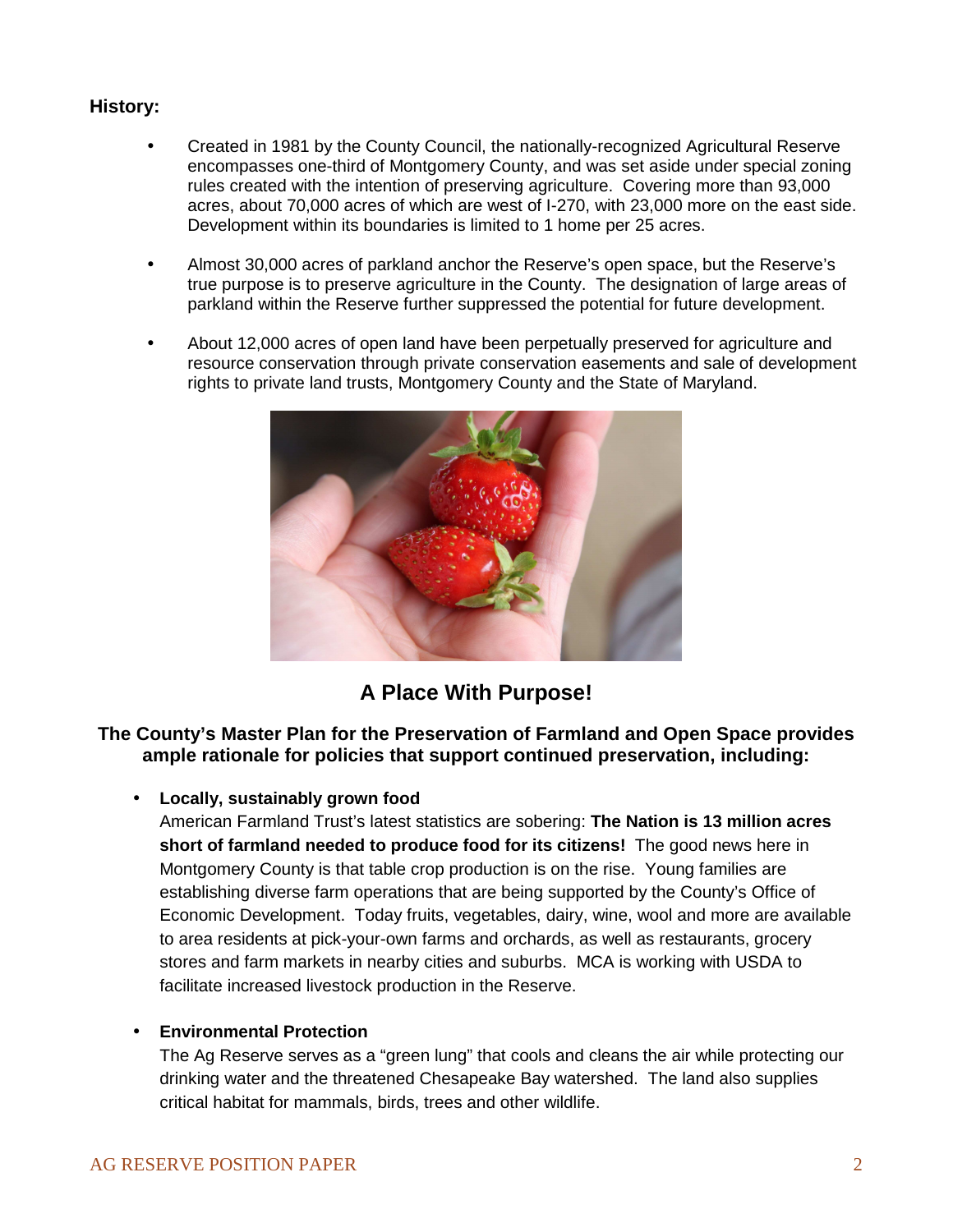## **A Place With Purpose! (continued):**

## • **Recreation and Rural Beauty**

Hiking, biking and birding are among the many activities available in the 93,000 acres of farmland within an hour's drive of Washington, D.C. The Ag Reserve provides inspiration and resources to many artists, artisans, writers and historians.

## • **Historic Preservation**

The Ag Reserve also preserves historic Civil War sites, Underground Railroad routes and 18th and 19th century homes, barns, mills, and schools.

## • **Economic Advantages**

The Ag Reserve offers many economic benefits by employing thousands of people and contributing millions of dollars to the economy through its 577 farms and 350 horticultural enterprises. Farmland contributes more money to the community than the cost of the services they require. 2006 figures indicate that for every tax dollar collected in revenue from residents in the Reserve - \$.53 is spent on their services. In the growth centers, for every dollar collected - \$1.17 is spent on services.

## • **Quality of Life**

The Ag Reserve contributes to the overall quality of life in the region and serves as a model for farmland preservation that has informed and motivated communities across the country.

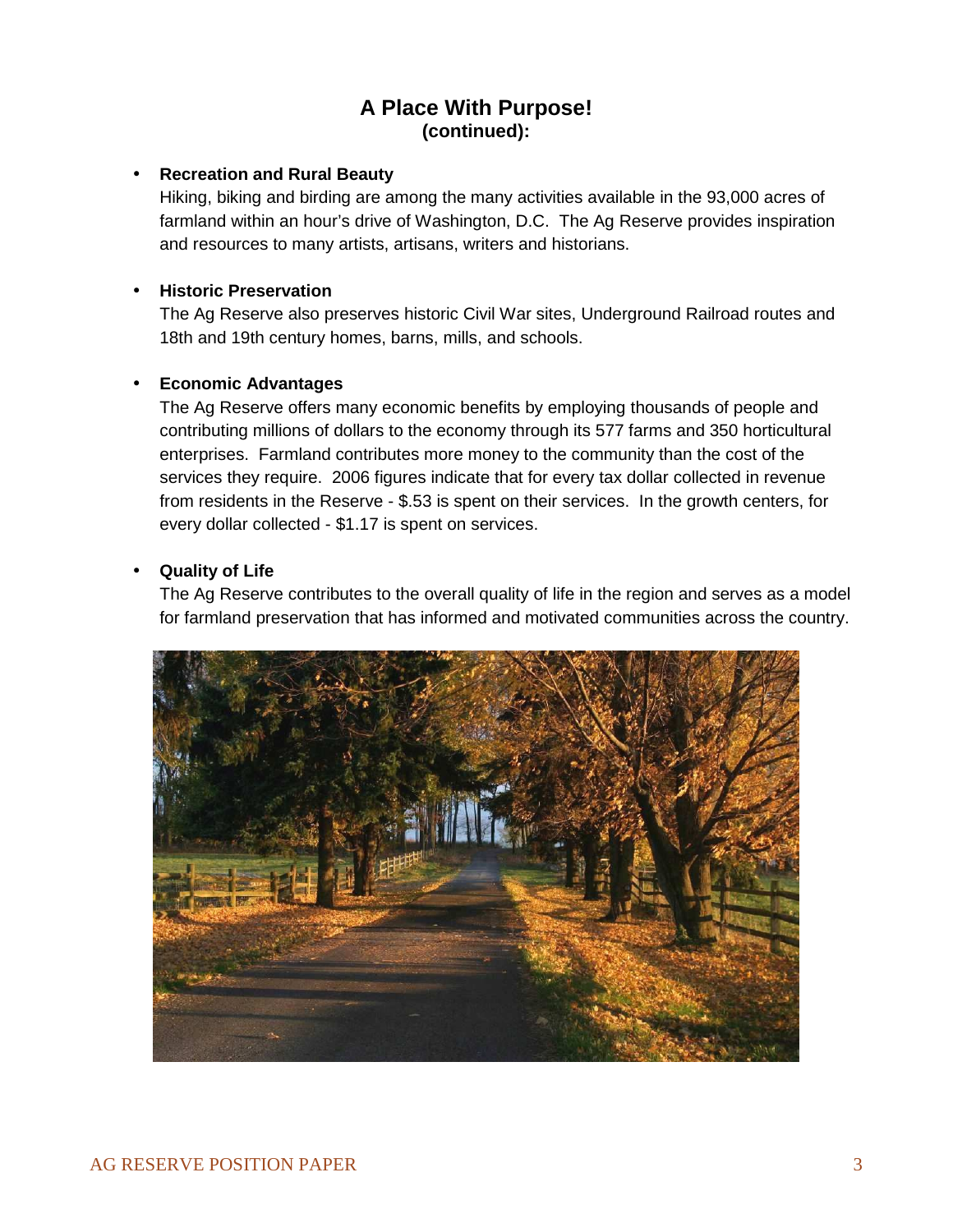## **Examples of County policies that support the Reserve**

- The County's Department of Transportation (DOT) created different policy areas based upon population density. For example, the policy area in which the Poolesville school cluster is located, called the "Rural Policy Area" has, according to DOT's 2010 data, an average of 157 people per square mile. The roadway requirements for that population clearly differ from the other "urban" and "suburban" policy areas, where population density may exceed 5000 per square mile. In the Reserve DOT provides for special classifications of roadways that do not have same width, alignment and other requirements as elsewhere in the County as part of the successful Rural and Rustic Roadways Program. The policy supports the goals of the master plan by ensuring that roadways promote preservation of historic setting, vistas and are safe for the conduct of farm equipment and vehicular traffic. They do not impose the standards set for roadways in more densely populated areas of the County.
- The County's Solid Waste and Public Facilities' Master Plan sets the Reserve outside the WSSC water / sewer envelope. This means that rural residents, farms and businesses are served solely by groundwater wells and septic systems. In other words, the Reserve can not to be hooked to public/water sewer. The policy was made in support of the aim towards preservation: limited septic capacity and groundwater help to hold development within the Reserve down. Moreover, the policy saves in the cost of providing services. In 1995, the United States Environmental Protection Agency designated the portion of the Piedmont Aquifer that serves the Reserve as a protected Sole Source Aquifer, recognizing formally the importance to the rural community of this resource.
- Land Uses are severely restricted in the Reserve in order to promote the primary purposes of farming and open space preservation. For example, private schools are not allowed in the RDT, either by right or special exception. The Barnesville School is the Reserve's only existing private school and its construction permit was grandfathered in when the RDT zone was established in 1981. The County has gone to great lengths to ensure that land uses are compatible with the primary goal of its master plan for the Reserve, further restricting institutional uses throughout the RDT zone in 2007.
- In 2007, the County passed legislation that requires sellers of real property in agricultural zones to notify potential buyers that state and county laws protect owners and operators of agricultural uses from certain lawsuits, and generally amends the law covering real estate disclosures.